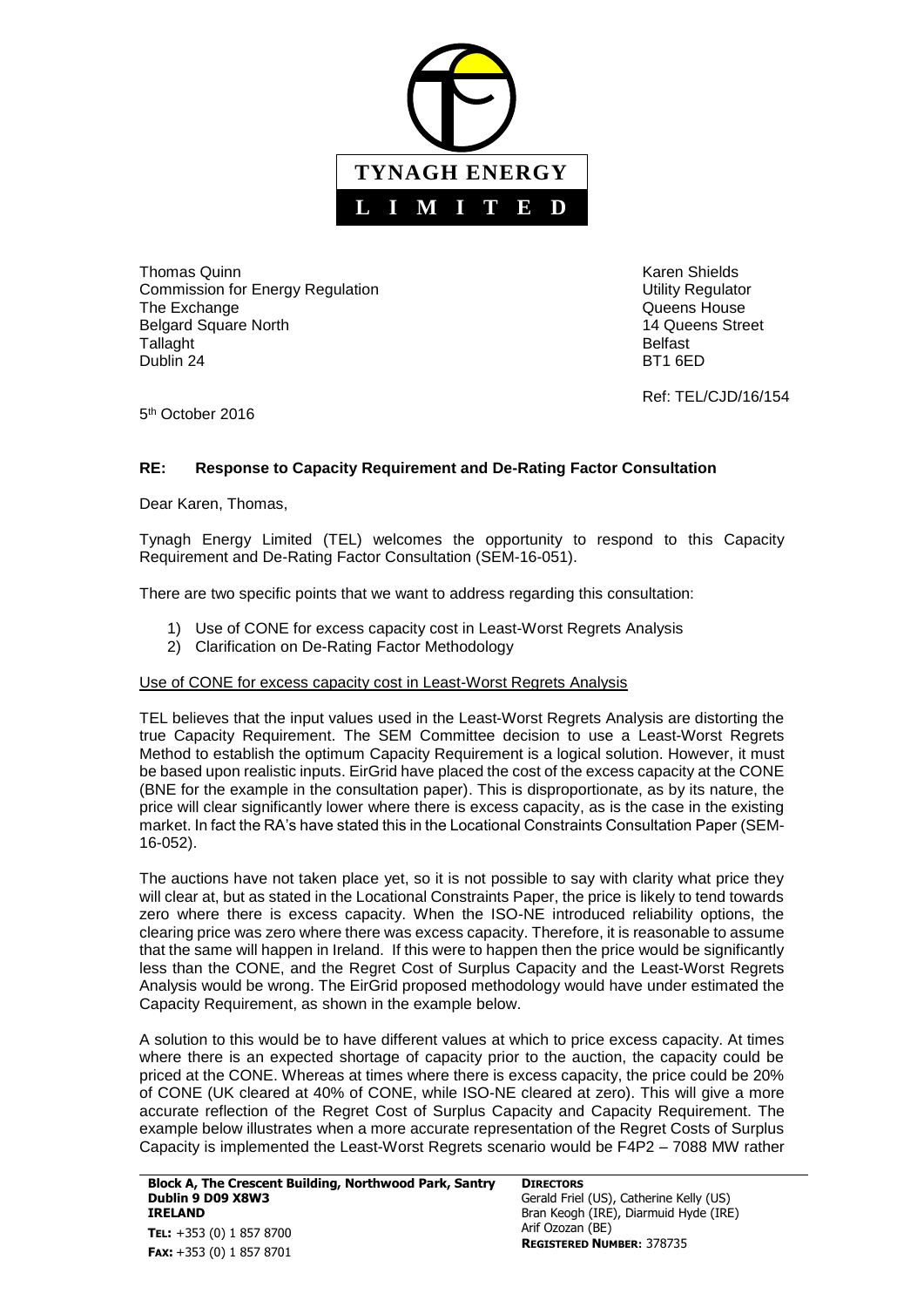

than F4P3 – 7013 MW. Figure 1 highlights the Regret cost of excess capacity in an oversupplied capacity market. Figure 2 and Figure 3 highlight the impact the 20% of CONE price has on the Least-Worst Regrets Analysis.

| Scenario       | F1P1           | <b>F1P2</b> | <b>F1P3</b>     | F2P1            | <b>F2P2</b> | F2P3         | F3P1           | F3P2     | F3P3           | <b>F4P1</b>  | <b>F4P2</b>    | <b>F4P3</b> | <b>F5P1</b>                | <b>F5P2</b> | <b>F5P3</b> |
|----------------|----------------|-------------|-----------------|-----------------|-------------|--------------|----------------|----------|----------------|--------------|----------------|-------------|----------------------------|-------------|-------------|
| F1P1 - 6754 MW | $\Omega$       |             | (2)             | $\Omega$        | $\Omega$    | $\mathbf{0}$ | $\Omega$       | $\Omega$ | $\Omega$       | $\Omega$     | $\Omega$       |             | $\Omega$<br>$\Omega$       | $\Omega$    |             |
| F1P2 - 6766 MW | 0.4            |             | 1.6             | $\Omega$        | $\Omega$    | $\Omega$     | $\Omega$       | $\Omega$ | $\Omega$       | <sup>0</sup> | $\Omega$       |             | $\Omega$<br>$\Omega$       | $\Omega$    |             |
| F1P3 - 6715 MW | $\Omega$       | $\Omega$    | $\Omega$        | $\Omega$        | $\Omega$    | $\mathbf{0}$ | $\Omega$       | $\Omega$ | $\Omega$       | $\Omega$     | $\Omega$       |             | $\Omega$<br>$\Omega$       | $\Omega$    |             |
| F2P1 - 6848 MW | 2.8            | 2.4         |                 | $\Omega$        |             | 0.8          | 0              | $\Omega$ | $\Omega$       |              |                |             | $\Omega$<br>$\Omega$       | $\Omega$    |             |
| F2P2 - 6864 MW | 3.2            | 2.8         | 4.4             | 0.4             | $\Omega$    | 1.2          | $\Omega$       | $\Omega$ | $\Omega$       | O            | $\Omega$       |             | $\Omega$<br>$\Omega$       | $\Omega$    |             |
| F2P3 - 6826 MW | $\overline{2}$ | 1.6         | 3.2             | $\Omega$        | $\Omega$    | $\mathbf{0}$ | 0              | $\Omega$ | $\Omega$       | $\Omega$     |                |             | $\Omega$<br>$\Omega$       | $\Omega$    |             |
| F3P1 - 6944 MW | 5.6            | 5.2         | 6.8             | 2.8             | 2.4         | 3.6          | 0              |          | 0.8            |              |                |             | $\Omega$<br>$\Omega$       | $\Omega$    |             |
| F3P2 - 6973 MW | 6.4            | 6           | 7.6             | 3.6             | 3.2         | 4.4          | 0.8            | $\Omega$ | $\overline{2}$ | O            | $\Omega$       |             | $\Omega$<br>$\Omega$       | $\Omega$    |             |
| F3P3 - 6911 MW | 4.4            | 4.4         | 5.6             | $\overline{2}$  | 1.2         | 2.4          | $\Omega$       | $\Omega$ | $\Omega$       | <sup>0</sup> |                |             | $\Omega$<br>$\Omega$       | $\Omega$    |             |
| F4P1 - 7065 MW | 9.2            | 8.8         | 10 <sup>1</sup> | 6.4             | 6           | 6.8          | 3.6            | 2.8      | 4.4            | $\mathbf{0}$ |                | 1.6         |                            | $\Omega$    |             |
| F4P2 - 7088 MW | 9.6            | 9.2         | 10.8            | 6.8             | 6.4         | 7.6          | 4              | 3.2      | 5.2            | 0.8          |                |             | $\overline{2}$<br>$\Omega$ | $\Omega$    |             |
| F4P3 - 7013 MW | 7.6            | 7.2         | 8.8             | 4.8             | 4.4         | 5.6          | $\overline{2}$ | 1.2      | 2.8            | $\Omega$     | $\Omega$       |             | $\Omega$                   | $\Omega$    |             |
| F5P1 - 7151 MW | 11.6           | 11.2        | 12.8            | 8.8             | 8.4         | 9.6          | 6              | 5.2      | 6.8            | 2.4          | $\overline{2}$ |             | $\overline{\mathbf{A}}$    |             | 0.8         |
| F5P2 - 7196 MW | 12.8           | 12.4        | 14              | 10 <sup>1</sup> | 9.6         | 10.8         | 7.2            | 6.4      | 8.4            | 4            | 3.2            | 5.2         | 1.2                        |             | 2           |
| F5P3 - 7124 MW | 10.8           | 10.4        | 12              | 8               | 7.6         | 8.8          | 5.2            | 4.4      | 6.4            | 1.6          | 1.2            | 3.2         | $\Omega$                   | $\Omega$    | $\Omega$    |

*Figure 1: Regret cost of excess capacity (20% of CONE)*

| Scenario       | <b>F1P1</b>    | <b>F1P2</b>              | F1P3             | <b>F2P1</b>     | <b>F2P2</b>    | <b>F2P3</b> | <b>F3P1</b>    | F3P2           | F3P3 | <b>F4P1</b> | F4P2                     | F4P3 | <b>F5P1</b> | <b>F5P2</b> | <b>F5P3</b> |
|----------------|----------------|--------------------------|------------------|-----------------|----------------|-------------|----------------|----------------|------|-------------|--------------------------|------|-------------|-------------|-------------|
| F1P1 - 6754 MW | $\Omega$       | 3                        | 1.2 <sub>1</sub> | 11              | 15             | 6           | 28             | 35             | 20   | 52          | 64                       | 41   | 88          | 106         | 72          |
| F1P2 - 6766 MW | 0.4            | $\Omega$                 | 1.6              | 8               | 11             | 3           | 22             | 28             | 16   | 44          | 54                       | 34   | 77          | 92          | 62          |
| F1P3 - 6715 MW |                | $\overline{\phantom{a}}$ |                  | 17              | 22             | 11          | 37             | 45             | 28   | 66          | 79                       | 52   | 108         | 129         | 88          |
| F2P1 - 6848 MW | 2.8            | 2.4                      | 4                | $\Omega$        | 3              | 0.8         | 11             | 15             | 6    | 28          | 35                       | 20   | 52          | 63          | 41          |
| F2P2 - 6864 MW | 3.2            | 2.8                      | 4.4              | $0.4^{\circ}$   | $\Omega$       | 1.2         | 8              | 11             | 3    | 22          | 28                       | 16   | 44          | 54          | 34          |
| F2P3 - 6826 MW | $\overline{2}$ | 1.6                      | 3.2              | $\overline{4}$  | $\overline{7}$ |             | 17             | 22             | 11   | 36          | 45                       | 27   | 65          | 78          | 52          |
| F3P1 - 6944 MW | 5.6            | 5.2                      | 6.8              | 2.8             | 2.4            | 3.6         | $\Omega$       | $\overline{2}$ | 0.8  | 11          | 15                       | 6    | 28          | 35          | 20          |
| F3P2 - 6973 MW | 6.4            | 6                        | 7.6              | 3.6             | 3.2            | 4.4         | 0.8            | $\Omega$       |      | 8           | 11                       | 3    | 22          | 28          | 16          |
| F3P3 - 6911 MW | 4.4            | 4.4                      | 5.6              | $\overline{2}$  | 1.2            | 2.4         | 4              | $\overline{7}$ |      | 17          | 22                       | 11   | 36          | 45          | 28          |
| F4P1 - 7065 MW | 9.2            | 8.8                      | 10 <sup>1</sup>  | 6.4             | 6              | 6.8         | 3.6            | 2.8            | 4.4  | 0           | 3                        | 1.6  | 11          | 15          | 6           |
| F4P2 - 7088 MW | 9.6            | 9.2                      | 10.8             | 6.8             | 6.4            | 7.6         | 4              | 3.2            | 5.2  | 0.8         |                          |      |             | 11          | 3           |
| F4P3 - 7013 MW | 7.6            | 7.2                      | 8.8              | 4.8             | 4.4            | 5.6         | $\overline{2}$ | 1.2            | 2.8  | 4           | $\overline{\phantom{a}}$ |      | 17          | 22          | 11          |
| F5P1 - 7151 MW | 11.6           | 11.2                     | 12.8             | 8.8             | 8.4            | 9.6         | 6              | 5.2            | 6.8  | 2.4         | $\overline{2}$           |      | $\Omega$    | 3           | 0.8         |
| F5P2 - 7196 MW | 12.8           | 12.4                     | 14               | 10 <sup>1</sup> | 9.6            | 10.8        | 7.2            | 6.4            | 8.4  | 4           | 3.2                      | 5.2  | 1.2         | $\Omega$    |             |
| F5P3 - 7124 MW | 10.8           | 10.4                     | 12               | 8               | 7.6            | 8.8         | 5.2            | 4.4            | 6.4  | 1.6         | 1.2                      | 3.2  | 4           | 7           |             |

*Figure 2 Total Regret cost*



*Figure 3 Least-Worst Regrets Cost*

## Clarification on De-Rating Factor Methodology

The consultation paper does not clearly state how the de-rating factors will be applied to a generator depending on the size class. It is clear that the de-rating for each plant will be based on a function of  $A * B = C$ , where A is the size of the plant, B is the De-rating Factor and C is the de-rated quantity.

The consultation paper does state that A will be based on the lower of Registered Capacity and Max Export. In TEL's case, the Registered Capacity is 384MW and the Maximum Export Capacity is 404MW. Therefore, TEL has a value of 384 MW for A.